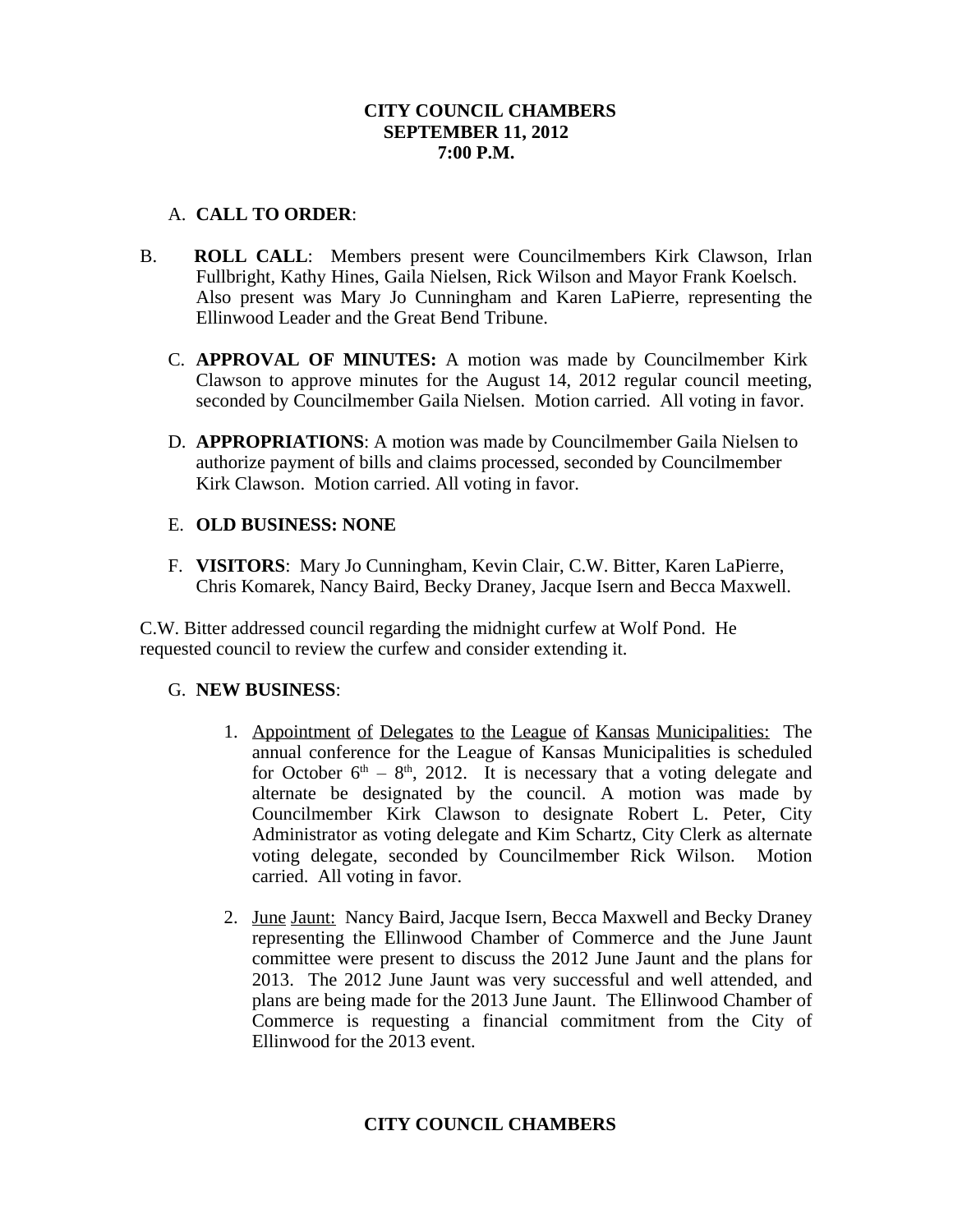#### **SEPTEMBER 11, 2012 7:00 P.M.**

A motion was made by Councilmember Kathy Hines to appropriate \$2,500 for the 2013 June Jaunt, seconded by Councilmember Gaila Nielsen. Motion carried. All voting in favor.

3. Street Sign Bids: Presented to council were bids for replacement of all street signs in the City. New regulations regarding the size and color of signs have been issued by the Department of Transportation. The bids are as follows:

| Michael Todd & Company | \$7,591.00 |
|------------------------|------------|
| National Sign Company  | \$7,688.60 |
| Newman Traffic Signs   | \$8,686.57 |

A motion was made by Councilmember Kathy Hines to approve the bid from Michael Todd & Company for replacement of all street signs, in the amount of \$7,591, with the street signs being blue with white lettering. Motion seconded by Councilmember Rick Wilson. Motion carried. All voting in favor.

4. Health Insurance: The City's health insurance policy is up for renewal on November 1<sup>st</sup>. Renewal rates for the HDHP and the traditional plan stayed consistent with last year's premium, except for a small, less than  $\frac{1}{2}$ percent increase for the employee/child and family coverages. Presented to Council were the following quotes:

## **High Deductible Health Plan \$3,000/\$6,000 deductible with Health Savings Account Option**

Premiums:

| <b>Employee Only Coverage</b> | \$488.87  |
|-------------------------------|-----------|
| Employee/Child Coverage       | \$994.42  |
| Employee/Spouse Coverage      | \$1050.15 |
| <b>Family Coverage</b>        | \$1555.70 |

### **Triple Option Plan including \$1,000/\$1,500/\$2,500 deductibles**

|                      | \$1000 Ded | \$1500 Ded | \$2500 Ded |
|----------------------|------------|------------|------------|
|                      | Premium    | Premium    | Premium    |
| <b>Employee Only</b> | \$593.53   | \$574.74   | \$544.84   |
| Employee/Child       | \$1202.04  | \$1163.78  | \$1102.89  |
| Employee/Spouse      | \$1275.18  | \$1234.79  | \$1170.50  |
| Family               | \$1883.68  | \$1823.82  | \$1728.55  |

**CITY COUNCIL CHAMBERS SEPTEMBER 11, 2012**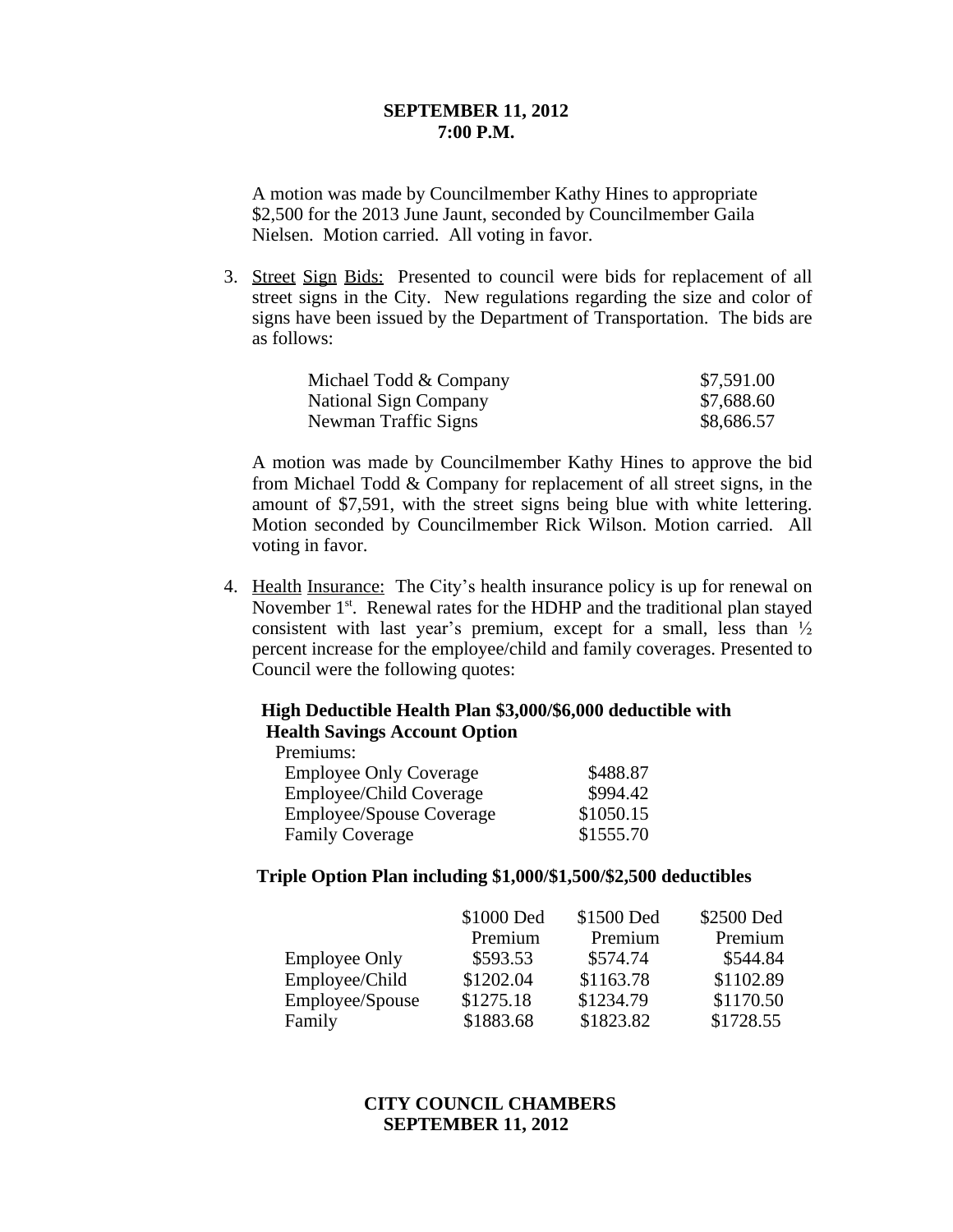### **7:00 P.M.**

The city currently pays \$100% of the employee only coverage and 85% of the other coverages for the H.S.A. plan, and also contributes \$150 per month for each employee enrolled in the HDHP and eligible for a H.S.A. account. The city's contribution toward the health insurance premium and the contribution to the H.S.A. account for the new plan year will be addressed at the October  $9<sup>th</sup>$  meeting.

A motion was made by Councilmember Gaila Nielsen to approve the health insurance plan with Blue Cross and Blue Shield, including the HDHP and the traditional triple option plan as noted above, seconded by Councilmember Kathy Hines. Motion carried. All voting in favor.

5. Donation of Defibrillator: Debbie Glenn, EMS director, is requesting council to consider donating a Zoll M Series defibrillator to the Burdett EMS department. The city has recently taken this machine out of service. The Burdett EMS service is staffed by 8 unpaid volunteers and they have a call volume of 35-40 calls per year.

A motion was made by Councilmember Kathy Hines to approve the donation of the defibrillator to the Burdett EMS service, seconded by Councilmember Irlan Fullbright. Motion carried. All voting in favor.

### **REPORTS**:

- 1. Municipal Court Report: Presented to Council was the Municipal Court Report for August, 2012.
- 2. Utilities Production Report: Presented to Council was the Utilities Production Report.
- 3. Staff Reports:
	- a) Staff reported the estimated cost for the ADA compliant lift at the swimming pool will be approximately \$4000 to \$5000.
	- b) Staff reported Tom Starns is done mowing for this season. Jon Perron will start paramedic training, and be attending a hot line school for the electric department. Staff also reported Nathan Miller passed his class 2 water certification.
	- c) Staff reported Chief Keffer will be sending out vehicle and weed letters. The street department will be over seeding park areas. City crews will be working on a sewer line project on East B street. Staff also reported tree trimming will begin around October 8<sup>th</sup>.

### **CITY COUNCIL CHAMBERS SEPTEMBER 11, 2012 7:00 P.M.**